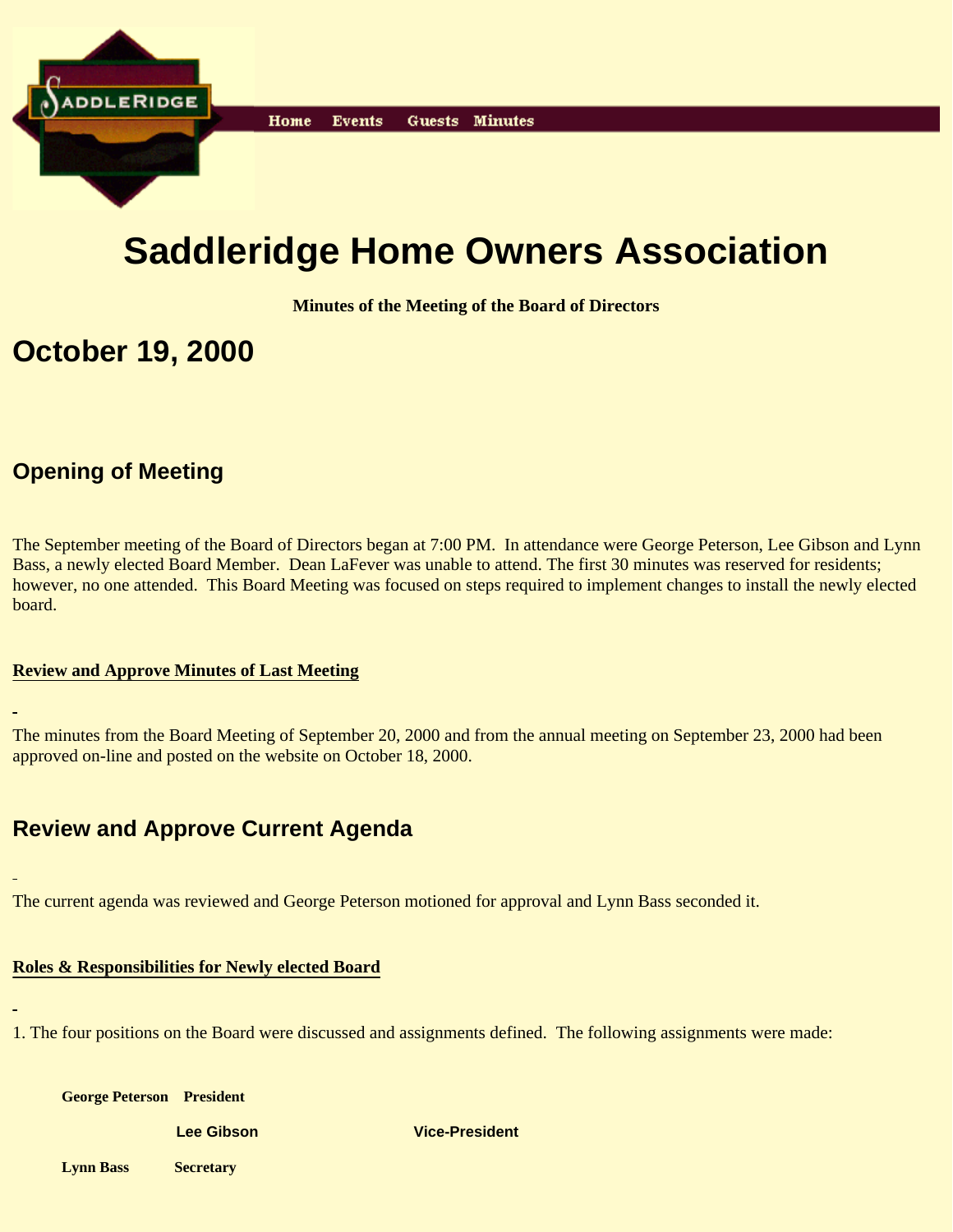2. Lee Gibson will contact the bank to remove Ron White from the

checking account and add Lynn Bass and Dean LaFever.

3. George Peterson will get with Ron to retrieve any keys he has in his possession.

4. The new Board has decided to meet on the 2<sup>nd</sup> Tuesday of each month at 7:00 PM at the Clubhouse. The first 30 minutes will still be reserved for residents to attend. Monthly dates will be posted on the website for confirmation.

5. Committee oversight assignments were made as outlined in the Committee Status Reports under "Old Business".

6. George Peterson will head up the Nomination Committee during the annual election process.

7. Lee Gibson will assume responsibilities for maintaining the HOA database. She will also ensure that Ron White's name is removed from all billings, title company contact, etc.

8. Lynn Bass will ensure all new Board Members are posted on the website with contact information.

## **Old Business**

1. Review of assigned responsibilities (By Committee):

**Maintenance Committee**: George Peterson will take on the oversight of this committee. A new well house has been constructed by Steve Mathies, at cost, with a door that will allow easier access. Estimates still need to be obtained to repair various roof leaks. George Peterson asked that we target the first of November for a "Clean-up Day". Lee Gibson will contact the county to mow the roads and get a dumpster prior to setting a date. Residents will be contacted.

**Clubhouse Committee:** Lynn Bass will be taking on oversight of this committee from Lee Gibson. She reported that clubhouse reservations will be handled by Cheri Martin at 847-0919. This has been posted on the website under "Event/Rules". Kathy Dillon will be Cheri's back-up.

**Neighborhood Committee:** Lee Gibson reported that additional resident information is still required for Neighborhood Watch. The Neighborhood Committee will be working on a Saddleridge quarterly newsletter for distribution next year.

**Architectural Committee:** Dean LaFever will be taking on oversight of this committee. Committee Members for the next year will be Cecil Gibson, Wink Dickey and Steve Mathies. All plans must be submitted to the committee and approved prior to any construction.

**Homepage/Database Committee: Lee Gibson will assume responsibility from George Peterson for updating the database with new information as received from the collection agency, i.e. dues payments, addresses, etc. Lynn Bass will assume responsibility for sending minutes and clubhouse reservation dates to Kent Black, our Webmaster.**